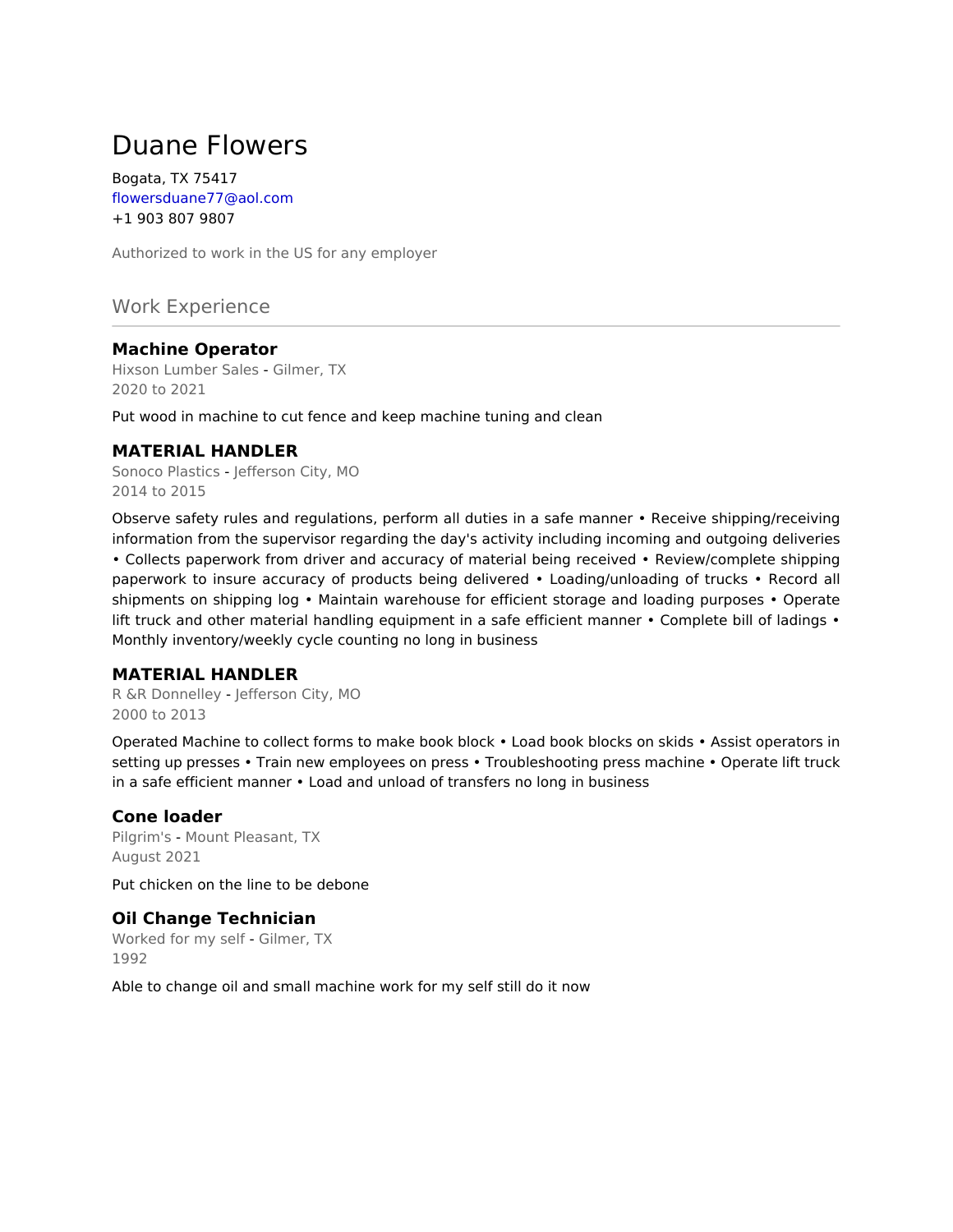# Education

#### **High school or equivalent**

Gilmer High School - Gilmer, TX June 1987 to May 1996

## Skills

- Forklift (9 years)
- Packing (10+ years)
- Picker Packer (10+ years)
- Pallet Jack (10+ years)
- General Labor (10+ years)
- Warehouse Associate
- Shipping Receiving (5 years)
- Shipping (6 years)
- Stockroom (10+ years)
- knowledge in forlift (10+ years)
- Materials Handling (10+ years)
- Load & Unload (10+ years)
- Freight Experience (2 years)
- Order Picker (5 years)
- Order Picking (5 years)
- Manufacturing (10+ years)
- Delivery Driver Experience (5 years)
- Merchandising (10+ years)
- Lift truck
- Stocking
- Lawn care
- Warehouse distribution
- Heavy lifting
- Welding
- Inventory control
- Warehouse management
- Machining
- Assembly
- Carpentry
- Painting
- Power Tools
- Landscape Maintenance